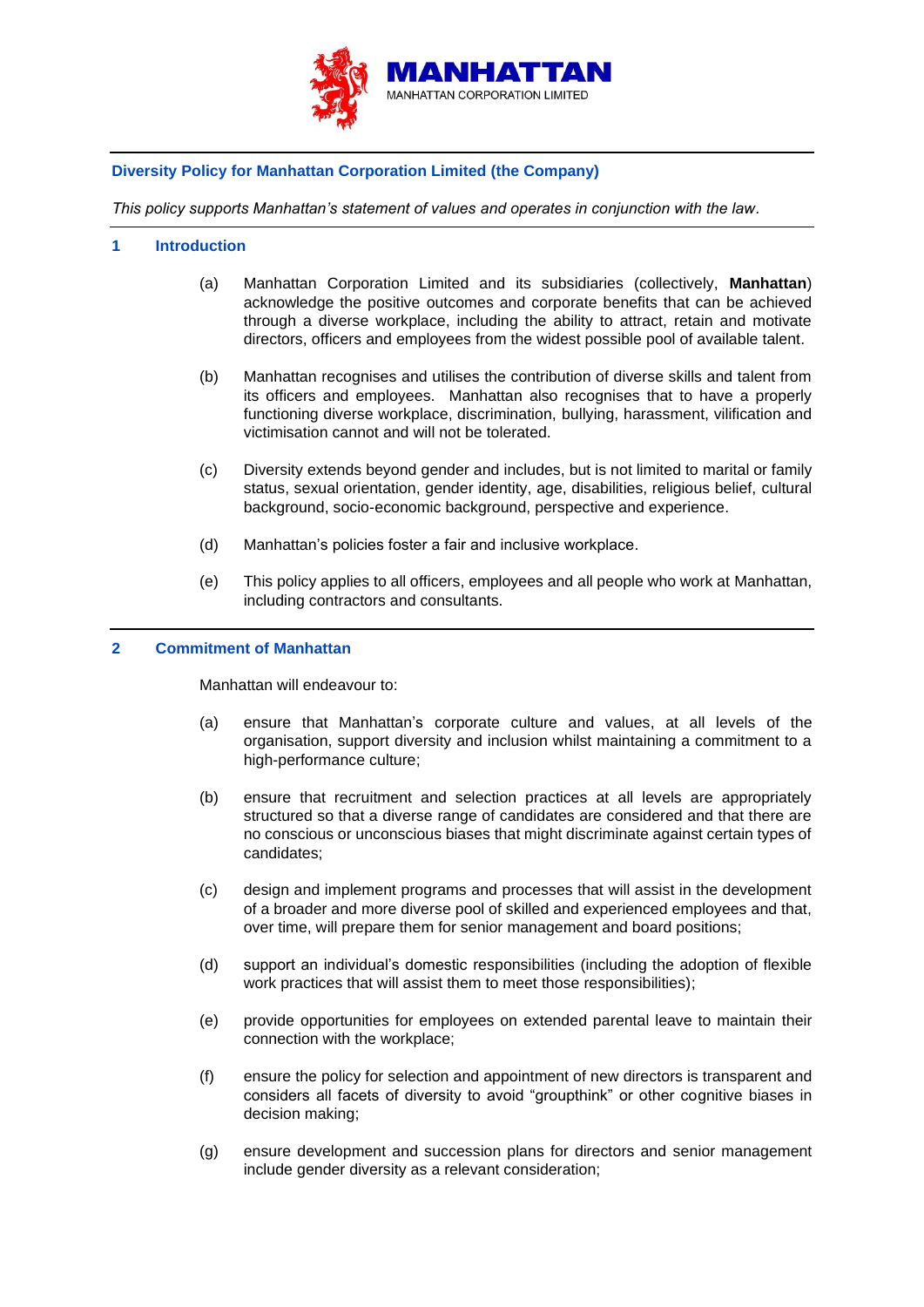- (h) monitor and measure the achievement of all diversity objectives set by the Board;
- (i) consider whether key performance indicators for senior management might be an appropriate way of furthering gender diversity objectives; and
- (j) ensure the Board sets and reviews measurable objectives in relation to gender diversity in the composition of its Board, senior management and workforce generally (**Objectives**) on an annual basis to identify ways in which the achievement of gender diversity at Manhattan is measured, and in relation to other aspects of this diversity policy.

#### **3 Responsibilities**

- (a) The Board has formally adopted this policy, reflecting a commitment by the Board for accountability across Manhattan to achieve its diversity goals.
- (b) The Board has responsibility for this policy, including its regular review and the monitoring of its effectiveness.
- (c) The Board has responsibility to:
	- (i) annually set and review the Objectives and, where appropriate, other aspects of diversity including in respect of women in leadership, age diversity and cultural diversity;
	- (ii) assess annually Manhattan's progress in achieving the Objectives; and
	- (iii) disclose:
		- (A) the Diversity Policy on Manhattan's website;
		- (B) the Objectives and Manhattan's progress in achieving the Objectives in Manhattan's annual report; and
		- (C) the respective proportions of men and women on the Board, in senior executive positions and across the whole organisation (including how the entity has defined "senior executive" for these purposes) for the entity's Gender Equality Indicators, as defined in the *Workplace Gender Equality Act 2012* (Cth).
- (d) If Manhattan undertakes a gender pay equity audit (which must be approved by the Board), the Board will consider the results of any such audit and any disclosure related issues.
- (e) The Board will be responsible for approving any key performance indicators for senior management in relation to any of Manhattan's diversity Objectives.

### **4 Behaviour of Manhattan's people**

Manhattan recognises that to have an inclusive workplace discrimination, harassment, vilification and victimisation cannot be tolerated; demonstration of such behaviours may lead to disciplinary action being taken against the employee including dismissal in serious cases.